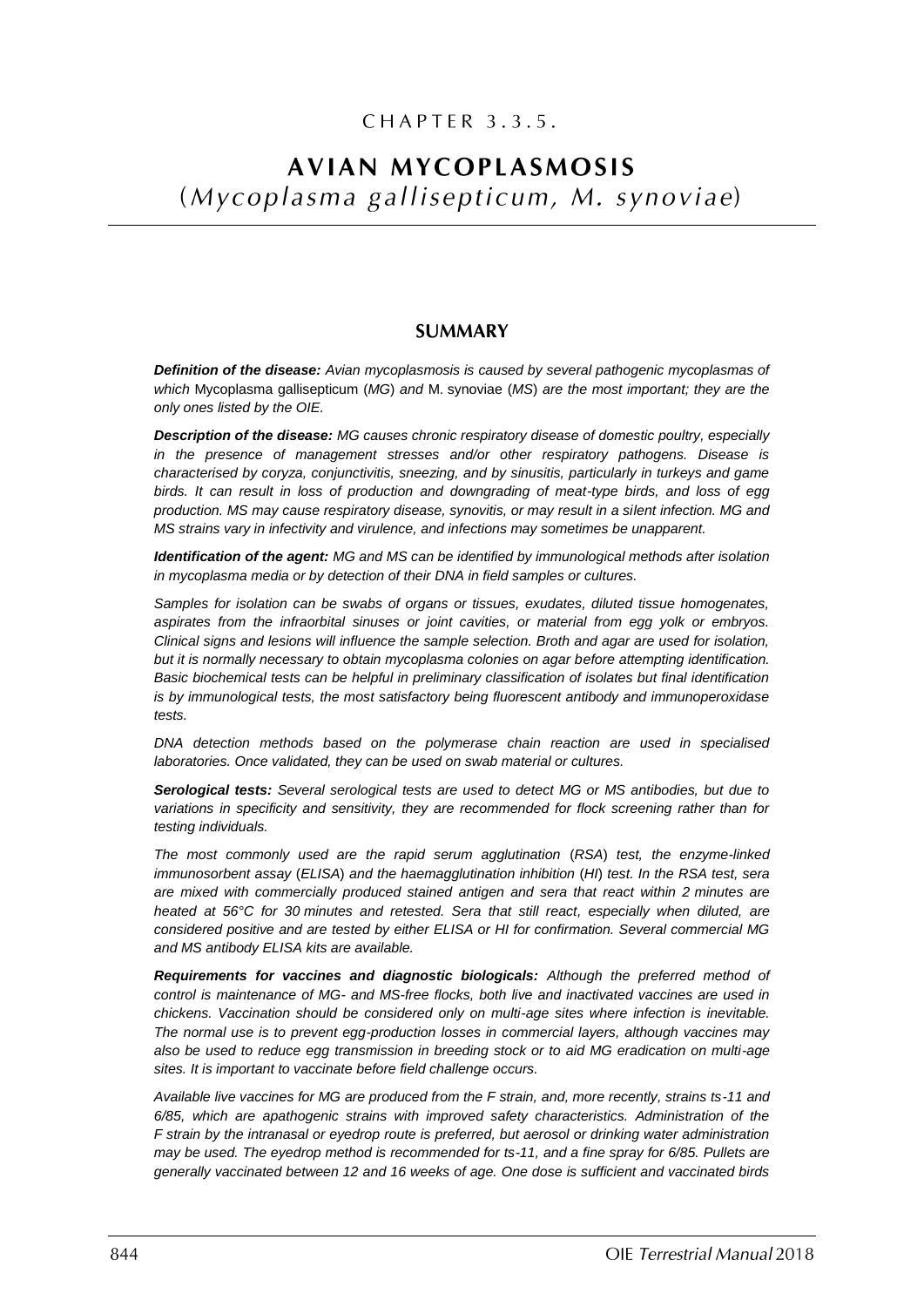*remain permanent carriers. Long-term use of the F strain on multi-age sites results in displacement of field strains. The ts-11 strain has been successfully used to eradicate F strain in multi-age commercial layers. A live MS vaccine has been produced from the MS-H strain and should be administered by eyedrop.*

*Bacterins consist of a concentrated suspension of MG organisms in an oil emulsion. They are administered parenterally to pullets at 12–16 weeks of age, usually subcutaneously in the neck. Two doses are desirable. Bacterins are effective in preventing egg-production losses and respiratory disease, but they do not prevent infection with wild-type MG. A similar bacterin has been licensed in the United States of America for MS, but it is not widely used.*

# A. INTRODUCTION

*Mycoplasma gallisepticum* (MG) and *M. synoviae* (MS) belong to the class *Mollicutes*, order *Mycoplasmatales*, family *Mycoplasmataceae*. It should be noted, however, that *M. meleagridis* and *M. iowae* can also cause disease in poultry, but MG and MS are considered to be the most important of the pathogenic mycoplasmas, and both occur world-wide.

MG infection is particularly important in chickens and turkeys as a cause of respiratory disease and decreased meat and egg production (Bradbury, 2001; Ley, 2003). It can also cause upper respiratory disease in game birds. More recently MG has been recognised in North America in house finches as a cause of conjunctivitis (Luttrell *et al*., 1996). In poultry the infection is spread vertically through infected eggs and horizontally by close contact; the MG nucleic acid has been identified in environmental samples (Marois *et al*., 2002). Other methods of spread are less well documented.

The clinical signs of MG in infected poultry can vary from subclinical to obvious respiratory signs including coryza, conjunctivitis, coughing and sneezing. Nasal exudate, rales and breathing through the partially open beak may occur. Unilateral or bilateral sinusitis may also be a feature, particularly in turkeys and game birds and the infraorbital sinuses may become so swollen that the eyelids are closed. Conjunctivitis, with frothy ocular exudate is also a common feature in turkeys and game birds, and sometimes in chickens. In turkeys there is often soiling of the wing feathers as the result of attempts to remove exudate from the eyes. Infected finches may reveal ocular and nasal discharge and swollen eyelids in addition to the conjunctivitis.

*Mycoplasma gallisepticum* may be associated with acute respiratory disease in chickens and turkeys, especially in young birds, with the turkey being more susceptible. The severity of the disease is greatly affected by the degree of secondary infection with viruses such as Newcastle disease and infectious bronchitis, and/or bacteria such as *Escherichia coli*. In turkeys there is synergism with avian pneumovirus infection. A more chronic form of the disease may occur and can cause reduced egg production in breeders and layers.

Lesions of the respiratory tract take the form initially of excess mucous exudate followed by catarrhal and caseous exudate, which may form amorphous masses in the air sacs. In turkeys and game birds the swollen infraorbital sinuses contain mucoid to caseous exudate.

MG or MS disease in chickens may superficially resemble respiratory disease caused by other pathogens such as mild strains of Newcastle disease (Chapter 3.3.14) and avian infectious bronchitis (Chapter 3.3.2). These may be present in mixed infection with MG or MS. Infections with *Haemophilus paragallinarum* (now *Avibacterium paragallinarum*)*,* and *Pasteurella multocida*, should also be ruled out. MG in turkeys may be confused with avian pneumovirus infections and the presence of sinusitis may also suggest infection with *Pasteurella multocida*, *Chlamydia* (Chapter 3.3.1) or MS. Infectious synovitis caused by MS should be differentiated from *Staphylococcus aureus* infection and from infectious tenosynovitis caused by reovirus.

Chickens with infectious synovitis may exhibit pale combs, lameness and retarded growth. Swellings may occur around joints. Greenish droppings containing large amounts of urates are commonly seen. Joints may contain a viscous, creamy to grey exudate in the joint and along tendon sheaths, along with hepatosplenomegaly and mottled, swollen kidneys (Kleven, 2003). Respiratory signs and lesions are similar to those observed with MG, except that they are generally milder, and, as with MG, there is a synergistic effect with other respiratory agents (Kleven *et al*., 1972). MS strains exhibit significant variability with respect to their virulence and tissue tropism (Kleven *et al*., 1973; Landman & Feberwee, 2004; Lockaby *et al*., 1999).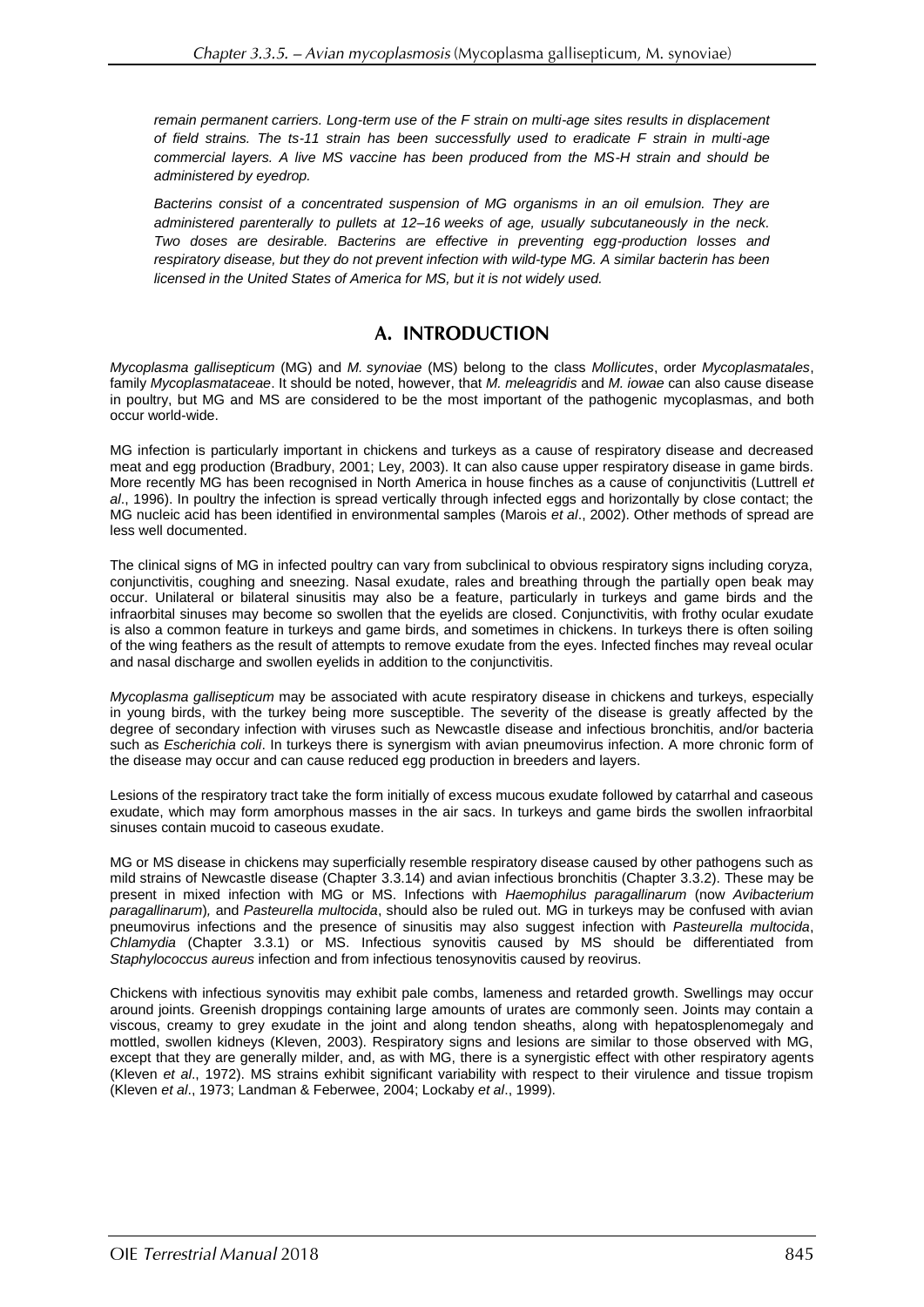# **B. DIAGNOSTIC TECHNIQUES**

The presence of MG or MS can be confirmed by isolating the organism in a cell-free medium or by detecting its DNA directly in infected tissues or swab samples. Serological tests are also widely used for diagnosis. When results are equivocal the birds are usually resampled, although chicken embryos or chickens may be inoculated with suspect material.

#### 1. Identification of the agent

#### 1.1. Culture

Samples are taken from live birds, fresh carcasses or the carcasses of birds that have been frozen when fresh. From live birds, swabs may be taken from the choanal cleft, oropharynx, oesophagus, trachea, eyes, cloaca and phallus. In the case of dead birds, samples may be taken from the nasal cavity, infraorbital sinus, trachea, or air sacs. Exudates can be aspirated from the infraorbital sinuses and joint cavities.

Samples may also be collected from dead-in-shell embryos or chickens or poults that have broken the shell but failed to hatch. Samples can be taken from the inner surface of the vitelline membrane, and from the oropharynx and air sacs of the embryo.

All samples should be examined as soon as possible after collection. If transportation is necessary, small pieces of tissue should be placed in mycoplasma broth, or swabs should be vigorously agitated in 1–2 ml of mycoplasma broth and then discarded. Alternatively, the swabs can be dipped in mycoplasma broth before the specimens are taken (Zain & Bradbury, 1996) and then replaced in the swab holders for transportation. An ice pack or some other means of chilling should be included as MG and MS die rapidly at room temperature. Serial dilutions of specimens in mycoplasma broth may be of value because the presence of specific antibodies or antibiotics or inhibitory substances in tissues may inhibit mycoplasma growth unless they are diluted out.

Several suitable culture media have been formulated (Freundt, 1983) and those suitable for isolation of avian mycoplasmas can be purchased from Mycoplasma Experience, Reigate, Surrey, United Kingdom. Mycoplasma media generally contain a protein digest and a meat-infusion base supplemented with serum or a serum fraction, yeast factors, glucose and bacterial inhibitors. It is important that each new batch of medium be tested with recently isolated MG cultures of low *in-vitro* passage because some components, especially the yeast extract and the serum may vary in their ability to support growth.

The medium developed by Frey *et al.* is widely used in the United States of America (USA) and other countries for isolation of MG and MS (Frey *et al*., 1968; USDA, 2004). Nicotinamide adenine dinucleotide (NAD) is a growth requirement for the primary isolation of MS, but it may be omitted from the medium for the cultivation of MG.

The following broth and agar media are also satisfactory:

- i) Part A: Pleuropneumonia-like organism (PPLO) broth base without crystal violet (Difco) (14.7 g); distilled or deionised water (700 ml).
- ii) Part B: Pig serum (heated at  $56^{\circ}$ C for 1 hour) (150 ml): 25% (w/v) fresh yeast extract (100 ml); 10% (w/v) glucose solution (10 ml); 5% (w/v) thallous acetate (10 ml); 200,000 International Units (IU)/ml penicillin G (5 ml); and 0.1% (w/v) phenol red solution (20 ml). Thallous acetate can be toxic to humans and the precautions for its use should be followed. The pH is adjusted to 7.8. Pig serum may be replaced by horse serum, but it is important to ascertain that it supports the growth of MG.

Part A is autoclaved at 121°C, at 1 atmospheric pressure for 15 minutes and, after cooling, is added to Part B, which has previously been sterilised by filtration.

For the corresponding solid medium, 10 g of purified agar, known to support the growth of MG, is added to part A above. The mixture is autoclaved as before and kept in a water bath at 56°C. The constituents of part B, omitting the phenol red, are mixed separately and then incubated at 56°C. Parts A and B are mixed carefully to avoid the production of air bubbles, and are dispensed into 50 mm dishes using 7–9 ml/dish. Excess surface moisture can be removed by a short incubation at 37°C. Plates are stored in an airtight container at approximately 4°C for up to 2 weeks.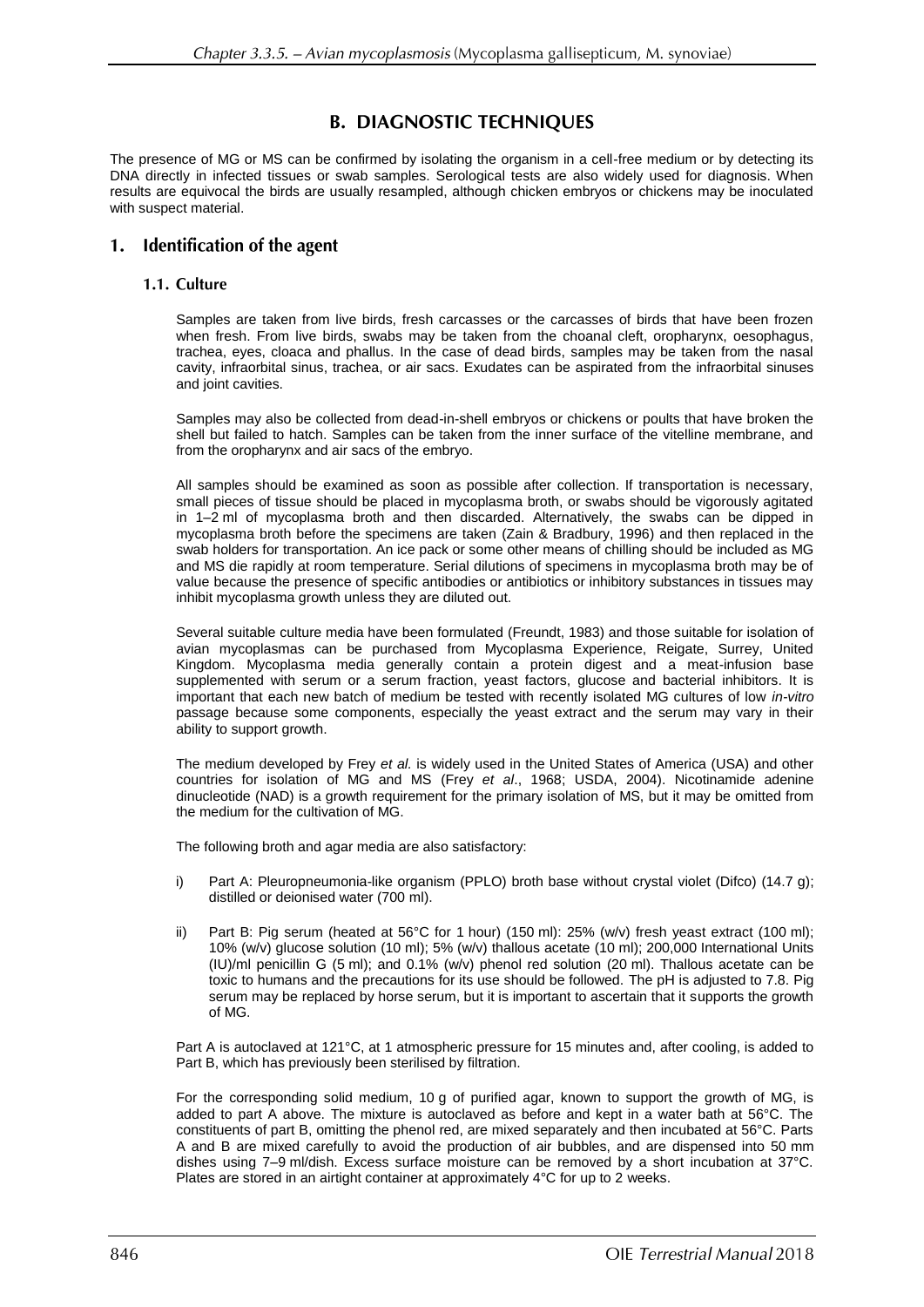Fresh yeast extract is available commercially, although it is preferable to prepare it 'in-house' by taking active dry baker's yeast (250 g) and suspending it in distilled water (1 litre). This is heated to boiling point, cooled and then centrifuged for 20 minutes at 3000 *g*. The supernatant fluid is decanted and adjusted to pH 8.0 with 0.1 M NaOH. This is clarified by centrifugation or by filtration, and then sterilised by filtration. The extract is stored at –20°C. Reagent grade glucose (10 g) is dissolved in distilled or deionised water (100 ml) and adjusted to pH 7.8–8.0 with 0.1 M NaOH. It is sterilised by filtration and stored at 4°C. Reagent grade thallous acetate is dissolved (5 g) in distilled or deionised water (100 ml), filter-sterilised and stored at -20°C. Penicillin solution (10<sup>6</sup> IU benzyl penicillin in 5 ml distilled water) is stored at 4°C, and has a shelf life of 1 week. For isolation from heavily contaminated samples, penicillin concentration can be increased to 2000 units/ml or ampicillin, 0.5–1.0 mg/ml, maybe used instead. Phenol red (0.1 g) is ground in 0.1 M NaOH (2.8 ml), and then made up to 100 ml in sterile distilled water and autoclaved at 115°C at 1 atmosphere for 30 minutes. It is stored at 4°C. (Note: Thallous acetate is highly toxic and care should be taken, especially when preparing the stock solution.)

Specimens are inoculated on to mycoplasma agar and into broth. Solid medium may help detection of slow-growing mycoplasma colonies, which can be overgrown by saprophytes in broth. It may be necessary to make serial dilutions up to 10<sup>-3</sup> for successful isolation. Inoculated plates are incubated at 37°C in sealed containers. Increased humidity and CO<sub>2</sub> tension in the atmosphere have been reported to enhance growth; these conditions may be obtained by the inclusion of damp paper or cotton wool, and by flushing the container with 5–10% CO<sub>2</sub> in nitrogen, by placing a lighted candle in the container, or by using a CO<sup>2</sup> incubator or suitable gas-generating system.

The caps of liquid medium containers should be tightly sealed before incubation at 37°C to avoid spurious changes in pH. For the first few days, the plates are examined daily for colonies with a stereoscopic microscope; after that they are examined less frequently. Cultures from field material should not be discarded as negative for at least 20 days.

Broth medium should be examined daily for acidity, indicated by a change from red to orange or yellow in the indicator. Any observable growth is subcultured on to solid medium immediately. Even if no colour change occurs, subculture on to solid medium should be made after 7–10 days or earlier as the presence of an arginine-hydrolysing (alkali-producing) mycoplasma species may mask the acid colour change produced by MG.

Mycoplasma colonies on solid medium can usually be recognised, although they may not have the typical 'fried egg' appearance. Bacterial colonies may appear on the first passage, but they are often more pigmented and fail to passage on mycoplasma media.

Biochemical reactions (e.g. fermentation of glucose and failure to hydrolyse arginine) can assist in identification, but they are not specific for MG or MS and necessitate purification of the culture by cloning.

Immunological and DNA detection methods can be used to identify mycoplasma isolates. They include the indirect fluorescent antibody (IFA) and immunoperoxidase (IP) tests, both of which are simple, sensitive, specific and rapid to perform; growth inhibition (GI); and metabolism inhibition (MI). Purified (cloned) cultures are required for the GI and MI tests, but not for the IFA or IP test. IFA and IP can detect the presence of more than one species of mycoplasma, as the colonies specific for the antiserum will react while the others will not. However, *M. imitans*, a mycoplasma species that is serologically related to MG and that presents the same biochemical properties has been isolated from ducks, geese and sometimes from other nondomestic bird species in some countries. It may be distinguished from MG by use of a PCR-RFLP (polymerase chain reaction/restriction fragment length polymorphism), as described by Kempf (1998). Alternatively, colonies of the isolate can be examined by immunofluorescence using serial dilutions of antisera to MG and *M. imitans* in parallel. The homologous antiserum should have a considerably higher titre.

DNA detection methods for identifying MG or MS directly in tissues or for identifying laboratory isolates are discussed below and are usually based on the PCR.

In certain circumstances where results of the above methods are not conclusive, inoculation of chick embryos or bioassays in live chicks may be appropriate. However these techniques are timeconsuming and costly and tend to have been replaced by PCR technology, although they remain a useful research tool. The specimens required for inoculation of chicken embryos are the same as those used for the inoculation of artificial media. They are prepared in broth from which thallous acetate is omitted, incubated for 30–60 minutes at 37°C, and then a 0.05–0.1 ml aliquot is inoculated into the yolk sac of several 6–8-day-old chicken embryos derived from mycoplasma-free flocks. The eggs are candled daily and embryos that die within 24 hours of inoculation are discarded. Any further dead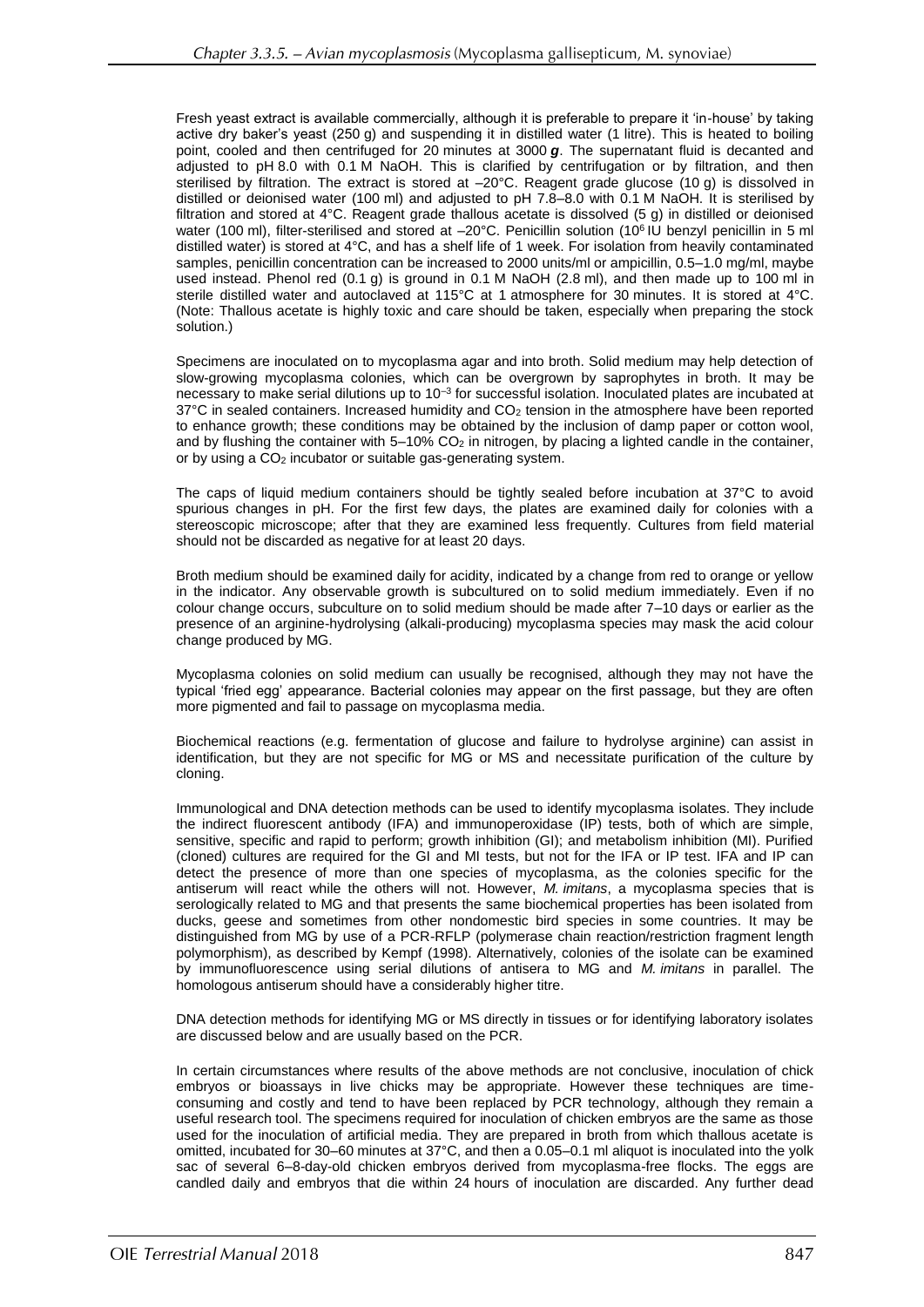embryos are kept refrigerated until cultured and those surviving after 5 days are placed at 4°C for 4 hours to kill them and to reduce haemorrhages on opening. The yolk is subcultured into broth and on to agar. Yolk lipid tends to obscure colonies so it is essential to streak the yolk thinly or, preferably, to dilute it first in mycoplasma broth.

Bioassays may be performed by the inoculation of a homogenate of suspect material into at least four 8–16 week-old susceptible mycoplasma-free chickens. Diagnosis is confirmed by the recovery of the mycoplasma from these birds, demonstration of its DNA and/or the demonstration of specific antibodies (Mallinson *et al*., 1981).

#### 1.2. Immunological methods

Immunofluorescence and IP procedures for diagnosis are generally applied to suspect laboratory isolates rather than directly to infected exudates or tissues. This is because the organisms are too small to recognise conclusively under the light microscope and because the corresponding negative and positive control exudate/tissue is unlikely to be readily available.

#### 1.2.1. Indirect fluorescent antibody test

The recommended technique for the IFA test (Rosendal & Black, 1972) requires an agar culture of the unknown isolate, consisting of numerous small discrete colonies, a known MG or MS culture as a positive control, and a culture of a another mycoplasma species, such as *M. gallinaceum* or *M. gallinarum* as a negative control. Also required are polyclonal rabbit anti-MG or MS serum, a normal rabbit serum and an anti-rabbit immunoglobulin fluorochromeconjugated serum. Sera may be prepared in species other than rabbits, but monoclonal antibodies (MAbs) should not be used because MG or MS demonstrates variable expression of its surface epitopes and an MAB may fail to recognise the organism. Suitable working dilutions in sterile phosphate buffered saline (PBS; 0.01 M, pH 7.2) of the anti-MG or MS serum and the conjugate are first determined by cross-titration, and are selected for use at two-to-four-fold dilutions less than the actual end-points. These are applied to the colonies of mycoplasmas to be identified that have been previously grown on agar plates as indicated below.

#### 1.2.1.1. Test procedure

- From colony-bearing agar plates, cut blocks of about 1.0  $\times$  0.5 cm and place them on to labelled microscope slides with the colonies uppermost.
- To make subsequent orientation possible, cut off the lower right hand corner of the blocks. One block with the unknown isolate, a block with the known MG culture, a block with the known MS culture and a block with a different but known mycoplasma culture are placed on one slide. A block of the unknown isolate is placed on another slide.
- iii) Add a drop of suitably diluted MG (or MS) antiserum to the surface of each block of the first slide and add normal rabbit serum to the single block on the second slide.
- iv) Incubate all blocks for 30 minutes at room temperature in a humid atmosphere.
- v) Place each block in a labelled tube containing PBS, pH 7.2 and wash for 10 minutes in a rotary mixer, then similarly rewash, and finally return the blocks to the original microscope slides.
- vi) Blot excess moisture from the sides of the blocks. Add one drop of the diluted conjugate to each block, and incubate and wash as before.
- vii) Return the blocks to their original slides, and examine the colonies by incident light using fluorescence microscopy.

Interpretation of the results is subjective and requires some expertise; comparisons with the controls are essential, and they must give the correct reactions.

Some laboratories use fluorescein-conjugated antiserum in a direct fluorescent antibody test (DFA). A technique that is widely used for DFA is one in which the reagents are applied successively within stainless steel cylinders placed on the original mycoplasma agar plate (Talkington & Kleven, 1983). Although this is quick and easy to perform, the results obtained are less specific than using the indirect method, which is therefore preferred.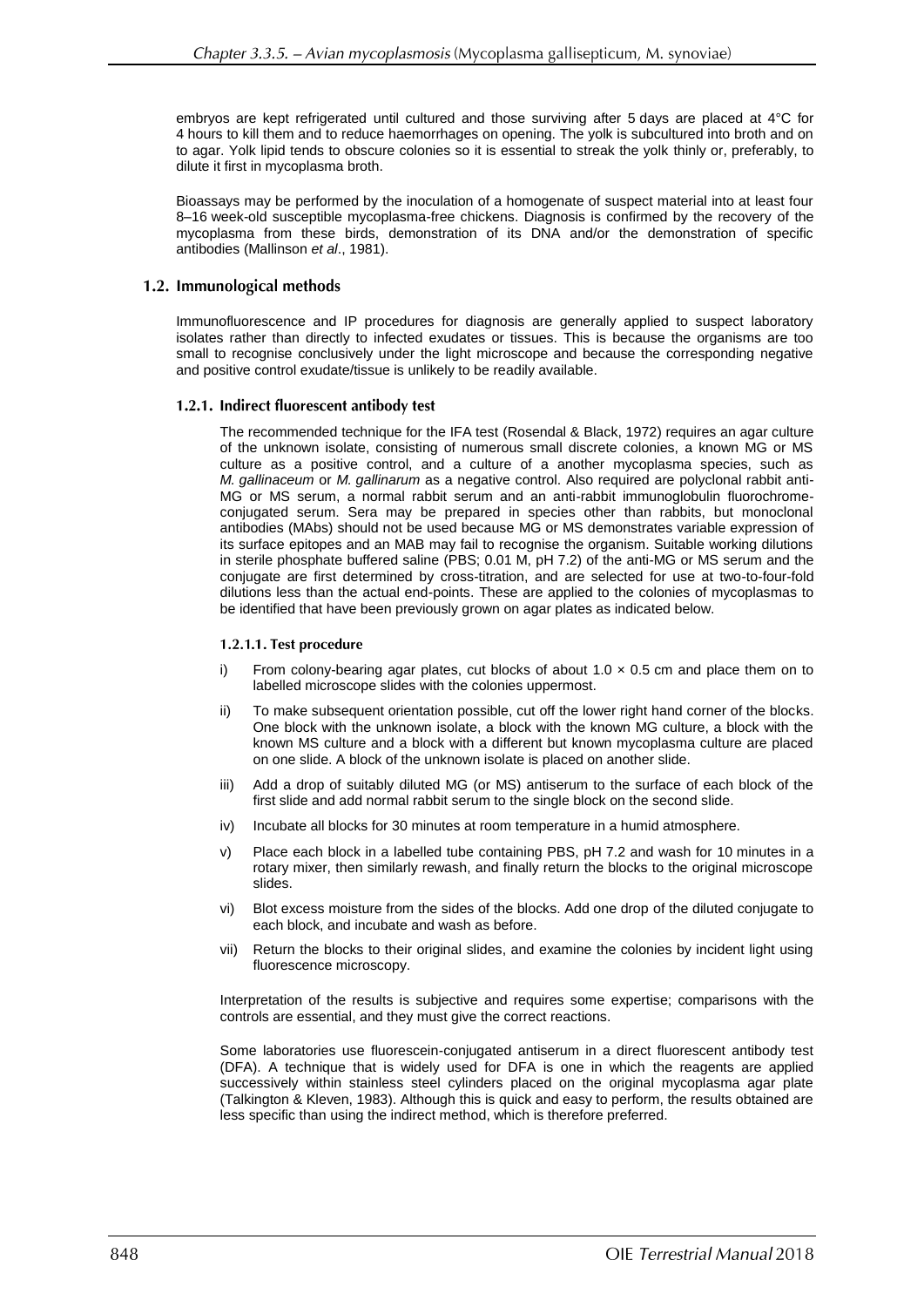#### 1.2.2. Indirect immunoperoxidase test

This involves a similar principle to the IFA test except that the binding of specific antibodies to colonies *in situ* is detected by adding an anti-rabbit immunoglobulin that has been conjugated to the enzyme peroxidase. A positive reaction is then developed by adding an appropriate substrate which, on oxidation, produces coloured colonies. An immunobinding procedure can also be used in which the test colonies are blotted on to nitrocellulose (Kotani & McGarrity, 1985) and then reacted in a similar manner. As with IFA, polyclonal sera should be used for serotyping isolates by IP. The advantage of the IP test over immunofluorescence is that the IP test does not require an expensive fluorescence microscope.

#### 1.2.3. Growth inhibition test

In the GI test, the growth of mycoplasmas is inhibited by specific antiserum, enabling species to be identified. It is relatively insensitive and sera must be high-titred, monospecific and prepared in mammalian hosts as poultry sera do not always inhibit mycoplasma growth efficiently. The organism under test must be in pure culture (cloned) and several dilutions should be tested; a concentration of 10<sup>4</sup> colony-forming units (CFU/ml) is optimal. The rate of growth of the organism may influence growth inhibition, and it is helpful to retard growth initially by incubating at 27°C for 24 hours, followed by incubation at 37°C thereafter. Details of the test and its interpretation are published elsewhere (Clyde, 1983).

#### **Nucleic acid detection methods**  $2.$

An alternative to conventional culture and identification is the use of specific DNA detection methods. MG or MS may be detected by hybridisation with DNA probes, but now it is much more common to use the PCR to amplify specific portions of DNA in the test material. At least one commercial MG DNA test kit uses a PCR directly on material extracted from swabs. One commercial company produces a kit to detect MG field strains and one that identifies the vaccine F strain. Several 'in-house' PCR-based tests have also been published for MG including a multiplex PCR, which is designed to detect all four avian mycoplasma pathogens (Wang *et al*., 1997), but which has not been validated with clinical samples. Several methods are cited by Kempf (1998) and, in addition, a manual published by Lauerman (1998) contains a validated PCR assay for MG, MS, and other avian mycoplasmas based on unique sequences contained in the 16S rRNA gene. This method for MG is presented below. In the USA, a PCR based on the *mgc2* gene of MG (García *et al*., 2005) or the *vlhA* gene of MS (Hong *et al*., 2004) is becoming more widely used, because preliminary strain identification can be made by sequencing of the PCR product; it must be remembered that unrelated strains may occasionally share the same sequence.

#### 2.1. DNA isolation

DNA is extracted from swab samples (three–five may be pooled) suspended in 1 ml of PCR-grade PBS in a 1.5 ml snap-cap Eppendorf tube. The suspension is centrifuged for 30 minutes at 14,000 *g* at 4°C. The supernatant is carefully removed with a Pasteur pipette and the pellet is suspended in 25 µl PCRgrade water. The tube and the contents are boiled for 10 minutes and then placed on ice for 10 minutes before centrifugation at 14,000 *g* for 5 minutes. The DNA is in the supernatant.

#### 2.2. Primers

The MG primers consist of the following sequences.

MG-14F: 5'-GAG-CTA-ATC-TGT-AAA-GTT-GGT-C-3' MG-13R: 5'-GCT-TCC-TTG-CGG-TTA-GCA-AC-3'

For MS, the following primers are used:

MS–F: 5'-GAG-AAG-CAA-AAT-AGT-GAT-ATC-A-3' MS–R: 5'-CAG-TCG-TCT-CCG-AAG-TTA-ACA-A-3'

#### 2.3. Polymerase chain reaction

The reaction mixture should be prepared in a separate clean area using a set of dedicated pipettes. For one 50 µl PCR reaction the mixture is as follows:

| $H2O$ Ultra-pure                | 35.75 µl     |
|---------------------------------|--------------|
| $10 \times PCR$ Buffer          | $5.00$ $\mu$ |
| $dNTP(10 \text{ mM})$           | $1.00$ µl    |
| F Primer (20 pmole/µl)          | $0.50$ µl    |
| R Primer (20 pmole/µl)          | $0.50$ µl    |
| Tag $(5 \text{ U/}\mu\text{I})$ | $0.25$ µl    |
| $MgCl2$ (50 mM)                 | $2.00$ $\mu$ |
|                                 |              |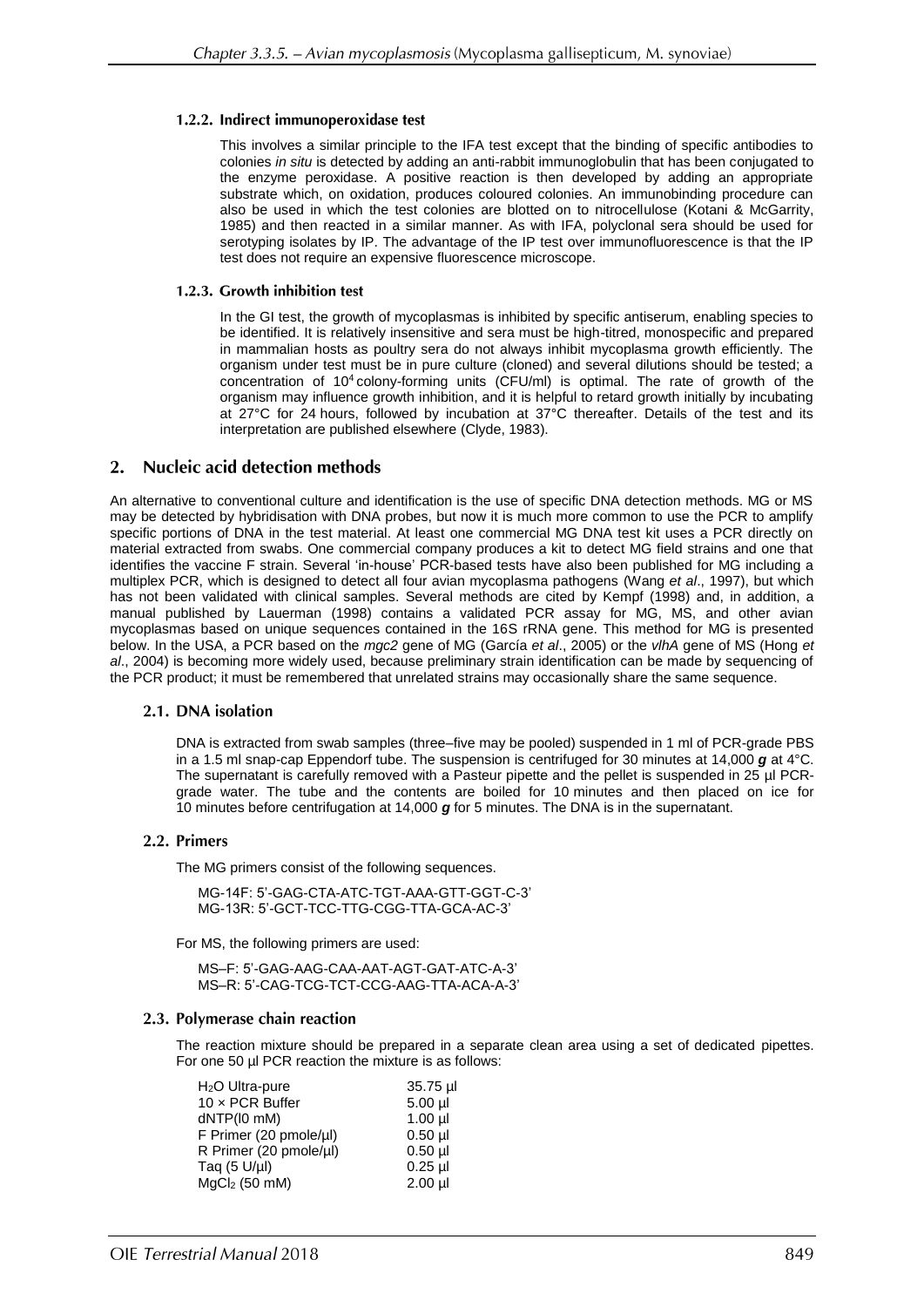A 45 µl volume of the reaction mixture is dispensed into each PCR tube. The reaction mixture should be overlaid with a few drops of light weight mineral oil unless the thermocyler is equipped with a heated lid. The tubes are then taken to another clean area where the appropriate DNA sample (5 µl) is added to each tube. Positive and negative controls should be used in each run.

The tubes are then placed in a thermal cycler for the following cycles: 40 cycles: 94°C for 30 seconds, 55°C for 30 seconds, 72°C for 60 seconds, 1 cycle (final extension): 72°C for 5 minutes and soak at 4°C.

### 2.4. Electrophoresis

PCR products are detected by conventional 2% agarose gel electrophoresis, incorporating appropriate size markers, followed by examination under UV light. The PCR product for MG is 185 bp. Visualisation of the PCR products should be carried out in a separate laboratory area, well separated from all other steps in the PCR procedure.

PCR tests still tend to be carried out by specialist laboratories and should probably be regarded as useful adjuncts to the present diagnostic methods once their validity is firmly established. Great care needs to be taken to avoid contamination of samples with MG or MS DNA from nearby post-mortem rooms, culture laboratories or from positive amplificates from previous PCR runs (see Chapter 1.1.6 *Principles and methods of validation of diagnostic assays for infectious diseases*, for appropriate safeguards). However one commercial kit referred to above is now licensed by the United States Department of Agriculture (USDA) as a diagnostic method and approved for use in the National Poultry Improvement Plan (NPIP). It should be noted that PCR tests are not validated for testing day-old birds for accurate detection of infection.

Molecular methods are also available for differentiation of MG and MS strains (Kempf, 1998), but their use tends to be restricted at present to specialist laboratories. A rapid and accurate method for DNA fingerprinting uses arbitrary primed PCR or random amplified polymorphic DNA (RAPD). This technique uses short, arbitrary PCR primers, which generate reproducible patterns in agarose gels (Fan *et al*., 1995). This method is rapid and simple, and has proven to be very useful for rapid identification of strains of MG for epidemiological studies. However, there may be problems with reproducibility, so strains to be compared must be run on the same gel. Also, interpretation of banding patterns which appear to be similar can be difficult.

Gene-targeted sequencing (GTS), using PCR primers for the *mgc2, gapA, pvpA*, and MGA\_0309 genes of MG can be used to provide an accurate and reproducible method of typing of strains, which will allow rapid global comparisons between laboratories (Ferguson *et al*., 2005). Preliminary strain identification with diagnostic PCR primers for the *mgc2* gene of MG or the *vlhA* gene of MS by sequencing of the PCR product allows for preliminary strain identification without the need for prior isolation of the organism (Hong *et al*., 2004; 2005). However, unrelated strains sometimes have identical sequences using these primers, and further characterisation may be necessary.

#### **Serological tests** 3.

The serological tests in common use may lack specificity and/or sensitivity; their use is strongly recommended for monitoring flocks rather than for testing individual birds. Diagnosticians wishing to use such tests are advised to establish the test sensitivity and specificity (Chapter 1.1.6) under their own laboratory conditions. It should also be noted that these tests have not been validated for use with sera from day-old birds or from game birds (Bradbury, 2005).

The most commonly used tests are RSA, ELISA and HI although several others have been described such as radioimmunoassay, microimmunofluorescence and IP assay. The number of sera to be tested within a flock depends on the level of detection and the confidence limits required. Minimal requirements may be laid down for international trade and the frequency of testing may also be stipulated as, for example, in the European Communities Council Directive 90/539/EEC. Minimal requirements and approved tests are also set out for members of the NPIP of the USA.

Poultry companies using ELISA technology for screening large numbers of sera for virus antibodies may find this type of assay convenient also for mycoplasma testing. The ELISA technology will not be described in detail here because several MG kits are available commercially. Instead, the details of the HI test are provided as the reagents needed for this test are not widely available commercially.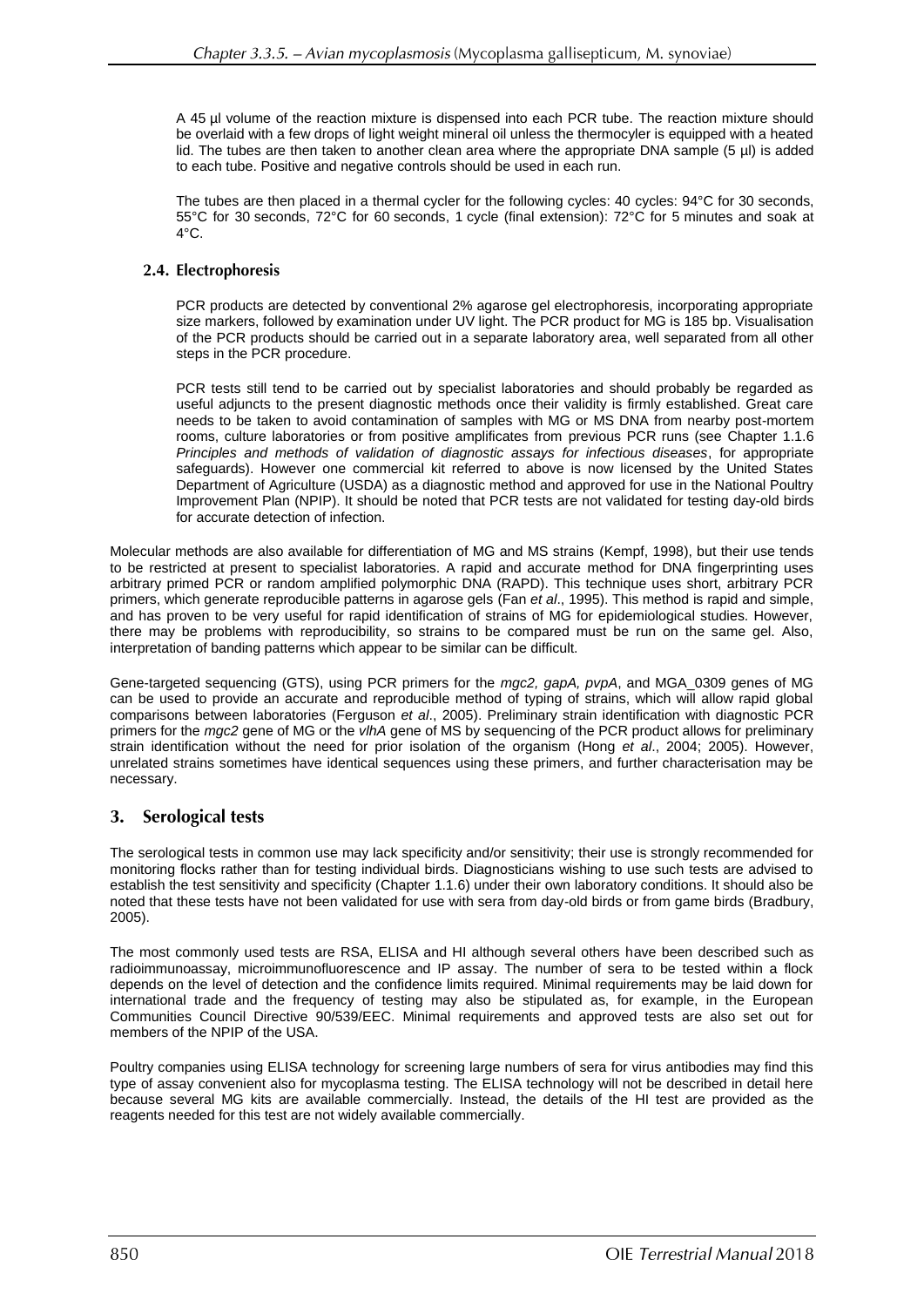#### 3.1. Rapid serum agglutination test

Sera are collected from a sample of the flock and, if not tested immediately, are stored at 4°C and not frozen. The test should be carried out at room temperature (20–25°C) within 72 hours of serum collection and the reagents should also be at room temperature. Prior centrifugation will reduce nonspecific reactions. The RSA antigens are available commercially, but they may vary in specificity and sensitivity from different manufacturers and from batch to batch. They must be stored according to the manufacturer's instructions. Suitable RSA-stained antigens may also be prepared 'in-house' using culture methods as described in Section B.1.; these are then stained with crystal violet dye. Quality control standards for mycoplasma antigens for serological tests are described below.

#### 3.1.1. Test procedure (Allan & Gough, 1974)

- Drop one volume (approximately 0.02 ml) of serum on to a clean white tile or glass plate followed by one volume of stained MG or MS antigen. Do not allow the serum to dry out before addition of the antigen. It is important to shake the antigen bottle vigorously and frequently during use to keep the correct amount of antigen in suspension.
- ii) Use a stirring rod to spread the mixture over a circular area of approximately 1.5 cm diameter. Rock the tile or plate for 2 minutes. Agglutination is indicated by flocculation of the antigen within 2 minutes.
- iii) Include known positive and negative controls in the test.
- iv) Retest serial dilutions of any sera that agglutinate after heating at  $56^{\circ}$ C for 30 minutes. If they still react strongly, they are considered to be positive on dilution (1/4 or more).

In the USA, MG and MS positive reference antisera can be obtained from the USDA National Veterinary Services Laboratories (NVSL), and in Europe from AFSSA Ploufragan<sup>1</sup>, France. MG and MS and control sera produced in chickens or in turkeys and with a range of titres can be purchased. Sets of antisera can be purchased also from the University of Georgia Department's of Avian Medicine, subject to availability.

There are no international standards for interpreting these tests, but a high proportion of positive sera in a flock (10% or more) indicates MG infection, especially if confirmed by HI test or ELISA. For further confirmation, the flock should be retested within a month. Inconclusive results make it necessary to attempt to isolate the organism or to demonstrate the presence of its DNA. Doubtful results for MG or MS should be investigated by performing tests with MS antigen (and *vice versa*) as infection with these organisms sometimes causes cross-reactions.

Tests can be conducted on yolk as well as sera although the yolk must first be diluted or extracted.

#### 3.2. Haemagglutination inhibition test

MG and MS are capable of haemagglutinating avian red blood cells (RBCs), and specific antibodies in sera cause inhibition. A strain should be selected that grows well and haemagglutinates reliably. The HI test requires a satisfactory haemagglutinating MG and MS antigen, washed fresh chicken or turkey RBCs, as appropriate, and the test sera. The antigen can be either a fresh broth culture or a concentrated washed suspension of the mycoplasma cells in PBS. It may be difficult to sustain a supply of high-titred broth culture antigen; however, the use of concentrated antigen (usually containing 25–50% glycerol and stored at –70°C), increases the likelihood of nonspecific reactions. In the USA, MG and MS haemagglutination (HA) antigen can be purchased from the NVSL.

The HI test follows well-known procedures (Allan & Gough, 1974). The HA titre of the antigen is first determined in doubling dilutions, the HA unit being defined as the least amount of antigen giving complete HA in the test system employed. The HI test should be performed using 4 HA units by the following method or a method having equivalent sensitivity as determined by tests with known positive sera.

All HA titrations and HI tests are best performed in multiwell plastic plates with V-shaped wells and using constant volumes of 50 µl. A positive and a negative control serum are incorporated into each test. One row of eight wells is required for each serum under test.

 $\overline{a}$ 1 Agence française de sécurité sanitaire des aliments (AFFSA) Ploufragan, Mycoplasmology Bacteriology Unit, 22440 Ploufragan, France.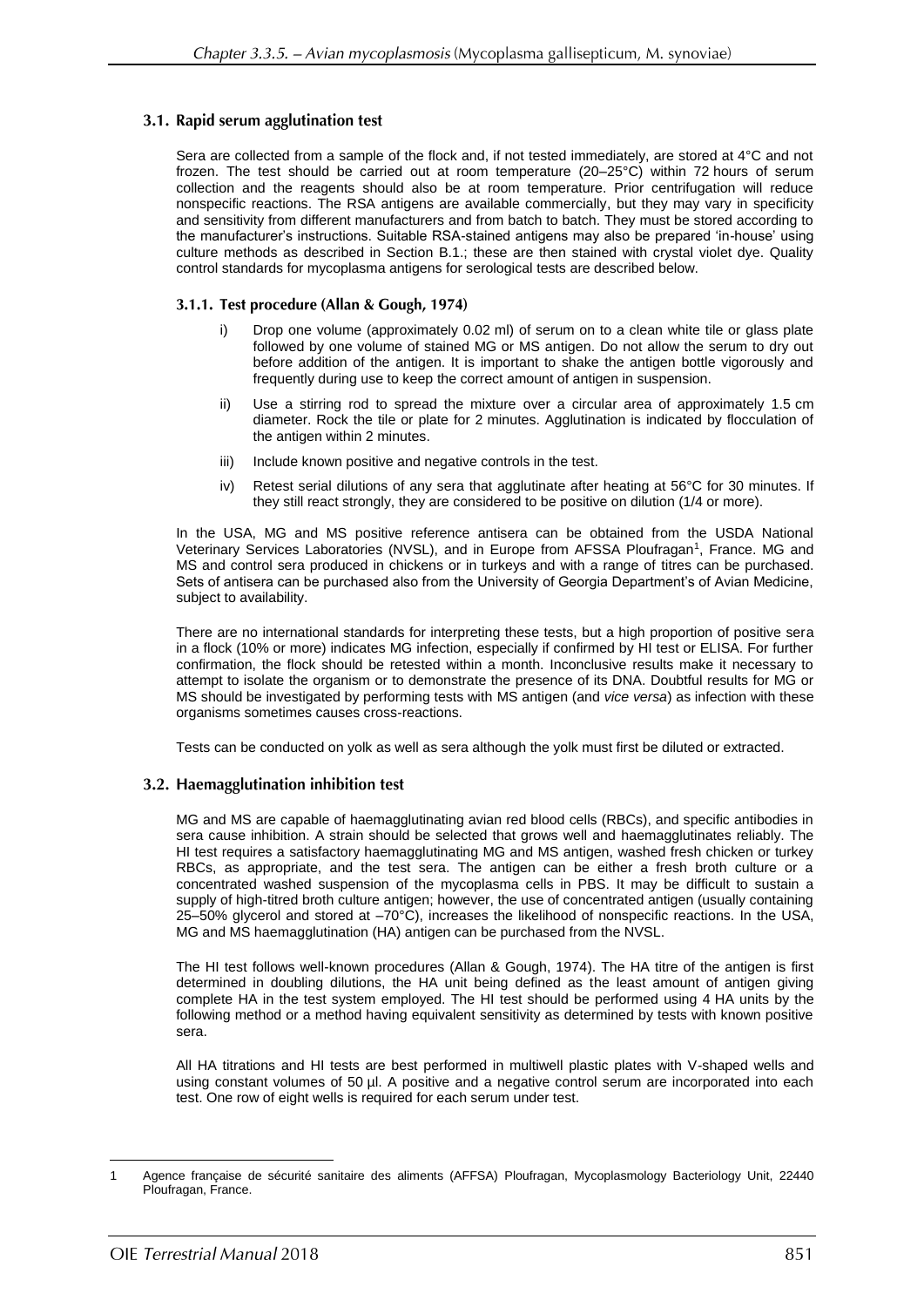#### 3.2.1. Test procedure

- i) Add 50 µl of PBS to the first well in each row.
- ii) Add 8 HA units of antigen in 50 µl volumes to the second well in each row and add 50 µl of 4 HA units of antigen to each of wells 3 to 8.
- iii) Add 50 µl of a previously-prepared 1/5 dilution of the serum under test to the first well, mix, and transfer 50 µl to the second well, and so on, and discard 50 µl from the last well. The first well is the serum control well.
- iv) Six wells are required for the antigen control. Add 50 µl of PBS to wells 2 to 6, inclusive, and add 50 µl of the 8 HA unit antigen to wells 1 and 2. Mix the contents of well 2 and transfer 50 µl to well 3, mix and repeat up to well 6, and discard 50 µl.
- v) Two wells are required for the RBC control. Add 50 µl of PBS to each of these.
- vi) Add 50 µl of a 0.5% suspension of RBCs (chicken cells for chicken serum and turkey for turkey serum) to all wells.
- vii) Shake the plate lightly to ensure thorough mixing of the well contents, and read after standing for approximately 50 minutes at room temperature or when the antigen titration is reading 4 HA units. For reading, the plate should be tilted and only those wells in which the RBCs 'stream' at the same time as those in the RBC control wells should be considered to be inhibited. The serum control should show a clear button of RBCs and the positive and negative controls should react as expected. The HI titre is the highest serum dilution exhibiting complete inhibition of HA.

Sera giving nonspecific HA must be adsorbed to remove all nonspecific haemagglutinins so that a clear button is obtained in the control well without HA antigen. The adsorption is carried out by incubating 1 ml of the serum dilution with 6–8 drops of packed washed chicken or turkey RBCs. The cells are removed after incubation at 37°C for 10 minutes, and the supernatant is tested for haemagglutinating activity.

There is no official definition of positive and negative results for international trade but the NPIP of the USA states that titres of 1/80 or above are considered to be positive and titres of 1/40 are strongly suspicious.

#### 3.3. Enzyme-linked immunosorbent assay

Several commercial MG and MS antibody ELISA kits are marketed. The sensitivity is determined to some extent by the manufacturer's recommendations for the cut-off levels for positive and suspicious reactions. Sensitivity may sometimes be 'damped down', to avoid the well-known cross-reaction between MG and MS. One ELISA uses an MAb that recognises an epitope on a 56 kDa polypeptide of MG (Czifra *et al*., 1993). In this system, ELISA plates are coated with whole cell MG antigen and the sera under test are added as in the conventional indirect ELISA, but the reaction is assessed by the extent of blocking that occurs when the conjugated MAb is added. A similar ELISA has also been marketed for MS. One advantage is that the system can be used for sera from any avian species without adaptation.

#### 3.3.1. Quality control of Mycoplasma gallisepticum and M. synoviae antigens

#### i) *Mycoplasma gallisepticum* antigens

Antigens are usually prepared from the S6 strain or the A5969 strain of MG. Antigens prepared from other strains may also be used when necessary.

*MG antigen for the RSA test:* The methods of quality control described below apply solely to suspensions of MG stained with a suitable dye and containing preservative and intended for use in the rapid plate agglutination test with serum. Such antigens are available commercially.

On microscopic examination, the antigen should appear as a homogeneous suspension without floccules or precipitates and the suspending liquid should be free from residual dye. It must be free from contamination with bacteria and fungi. The pH must be between 6.5 and 7. It must be stored at 5±3°C and be warmed to room temperature before use.

The sensitivity and specificity of the antigen is determined with respect to its reaction with known positive sera of high and low titre and known negative sera. A positive reaction is recognised by the formation of coloured floccules and the clearing of the suspending medium. The criteria described above continue to apply until the expiry date declared by the manufacturer.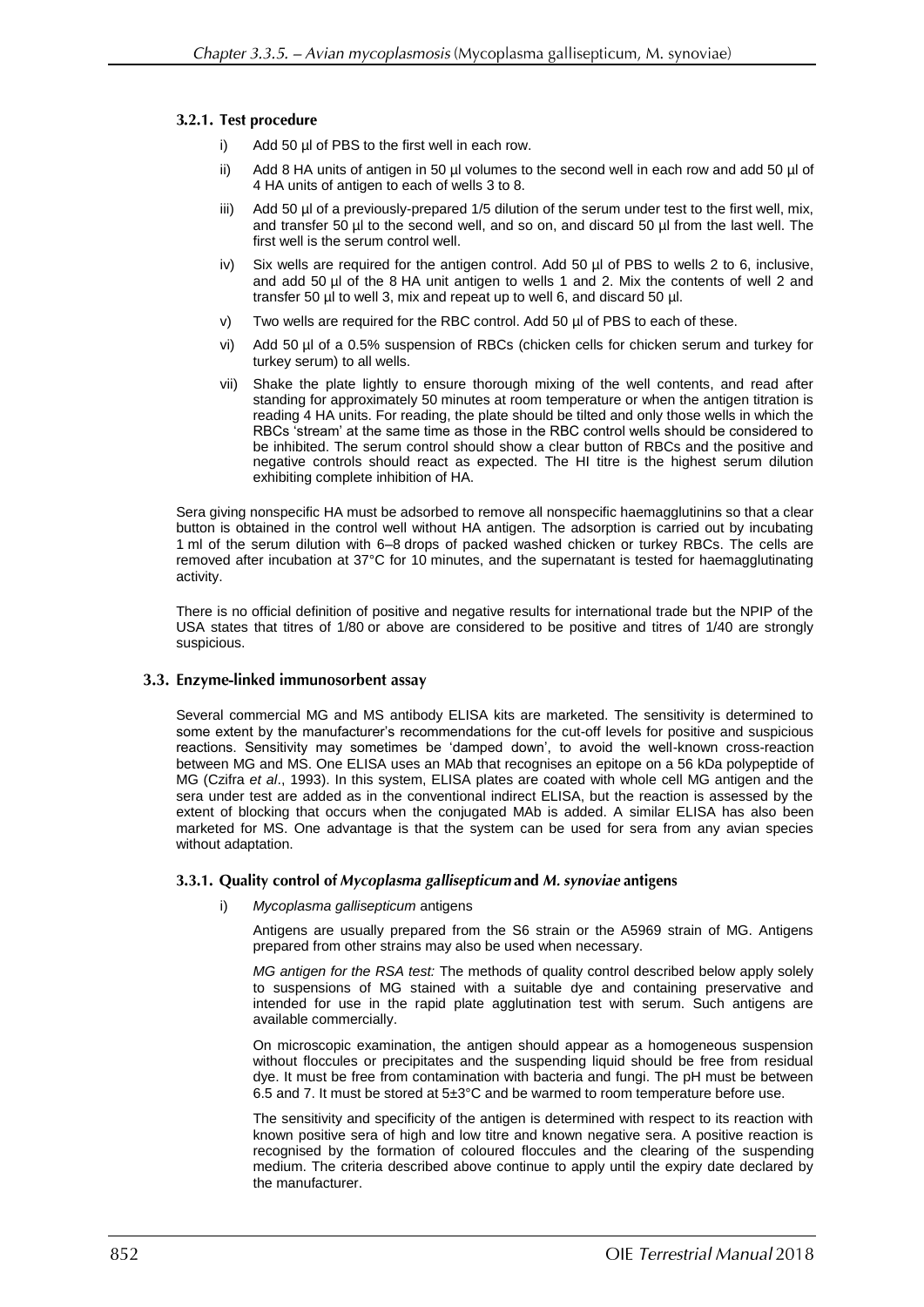*MG antigen for the HI test:* The test is preferably performed with live, actively growing cultures. The antigen must be free from contamination with bacteria and fungi.

*MG antigen for the ELISA:* It may be difficult to prepare satisfactory antigen for use in the indirect ELISA without considerable prior experimentation and confirmation of sensitivity and specificity. Use of a reliable commercial kit is probably the best approach for most diagnostic laboratories. Some kits are now USDA-licensed and approved for use in the NPIP in the USA.

ii) *Mycoplasma synoviae* antigens

Antigens prepared from the WVU 1853 strain or other suitable strains should be used.

Mycoplasma synoviae *antigen for the RSA test*: the specifications apply as for MG antigen for the RSA test.

Mycoplasma synoviae *antigen for the HI test:* the same specifications apply as for MG antigen for the HI test.

iii) Additional comments

Sera giving nonspecific reactions to the RSA test do not usually give a positive reaction in the HI test using live HA antigen. Positive RSA reactions can be confirmed by the HI test with sera taken after the first 2–3 weeks of infection (the time taken for HI antibodies to develop). However, the HI test tends to be strain specific (Kleven *et al*., 1988) and therefore may lack sensitivity. ELISA may be a useful alternative.

Samples of serum should not be frozen before use in RSA tests. They should be free from haemolysis and contamination to avoid nonspecific reactions. The use of inactivated vaccines for other diseases may result in nonspecific reactions. Samples should be tested as soon as possible (within 72 hours) because mycoplasma antibodies may deteriorate on storage. Sera may be inactivated in a water bath at 56°C for 30 minutes.

## C. REQUIREMENTS FOR VACCINES AND DIAGNOSTIC BIOLOGICALS

The preferred method of control is to maintain MG- and MS-free flocks. Vaccination should be considered only in situations where field exposure is inevitable, such as on multi-age sites. Potential exposure of neighbouring poultry flocks should also be carefully considered.

Two types of vaccines are available for the control of MG. These are mild to avirulent MG strains used as live vaccines, or inactivated oil-emulsion bacterins. The subject of MG vaccination has been reviewed by Whithear (1996). Although there is antigenic variability among MG strains, it is thought that vaccination with a single strain is sufficient.

Guidelines for the production of veterinary vaccines are given in Chapter 1.1.8 *Principles of veterinary vaccine production*. The guidelines given here and in Chapter 1.1.8 are intended to be general in nature and may be supplemented by national and regional requirements.

### C1. Live vaccines: methods of use

The use of live vaccines is equivalent to 'controlled exposure'. The objective is to infect the flock with a mild, immunogenic MG strain at an age when little or no significant damage occurs. Such exposure results in resistance to challenge later in life, such as on multi-age commercial sites. Successfully vaccinated birds are resistant to respiratory disease, airsacculitis, and egg production drops caused by MG. Vaccination also results in reduced levels of egg transmission in breeders.

The F strain of MG has been the most commonly used vaccine strain (Carpenter *et al*., 1981). It is a naturally occurring strain of mild to moderate virulence for chickens, but it is virulent for turkeys. It ordinarily spreads slowly from bird to bird. When administered to healthy chickens via the upper respiratory tract, little or no respiratory reaction is observed. However, when administered by aerosol or in the presence of other respiratory disease agents, such as Newcastle disease or infectious bronchitis virus, respiratory signs and airsacculitis may result. Vaccinated chickens are permanent carriers, so a single dose is adequate. Use of F strain vaccine in each replacement flock on a multi-age site will eventually result in displacement of the field strain with the vaccine strain. Strains ts-11 and 6/85 are avirulent and spread to unvaccinated birds does not occur or occurs very poorly when birds are in very close contact (Ley *et al*., 1997).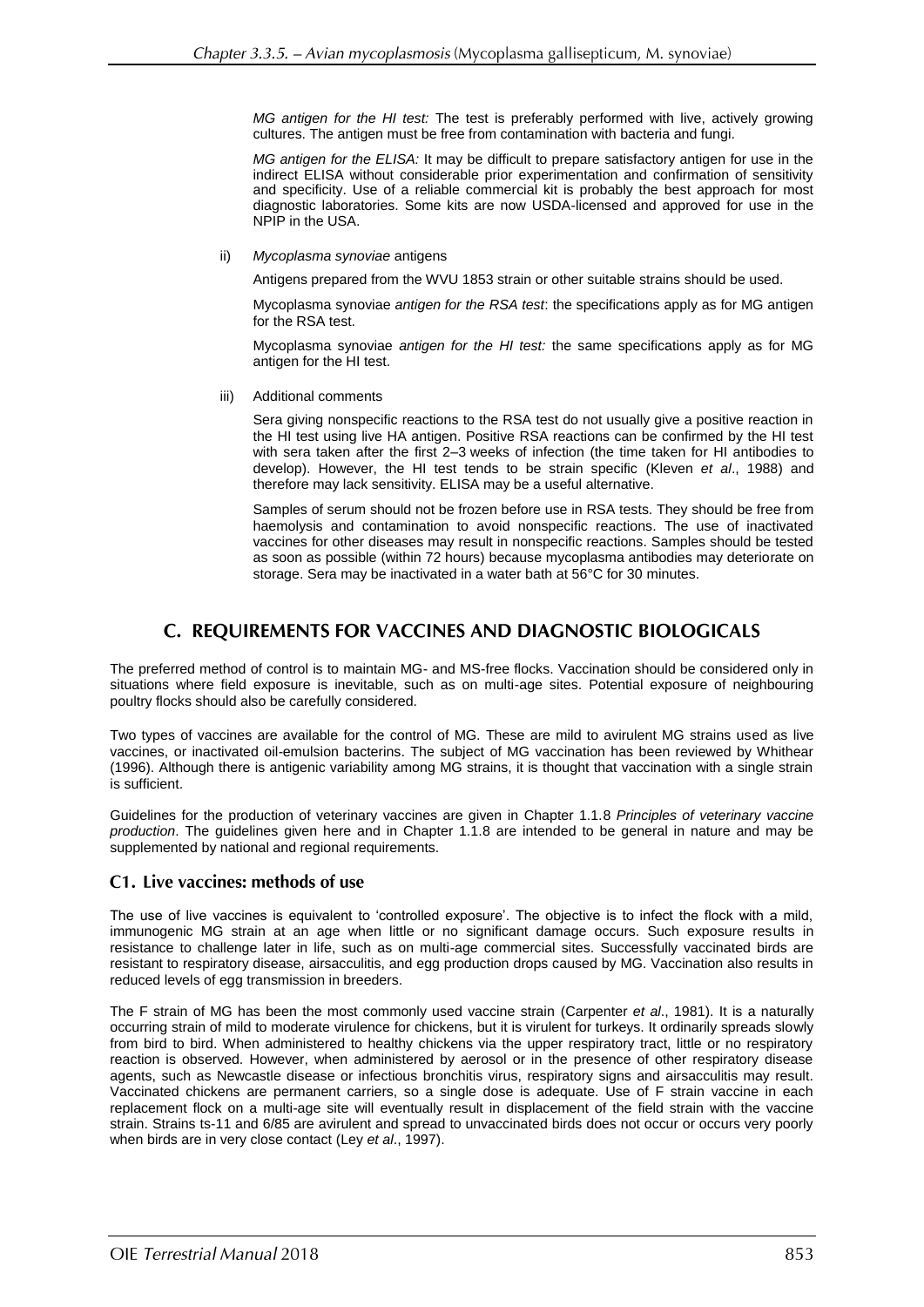Commercial pullets are usually vaccinated between 12 and 16 weeks of age, but vaccination of younger or older birds is permissible. It is essential that vaccination occurs before the flock is naturally infected. Vaccination in cases of probable early field exposure can be carried out in birds as young as 2–4 weeks of age. For the F strain, intranasal or eyedrop administration is preferred. Administration in the drinking water may result in some birds being missed unless the procedure is carried out properly. Aerosol administration should also be done carefully, so that all birds are exposed. A respiratory reaction should be expected at approximately 5–7 days after vaccination if aerosol administration is used. Vaccinated flocks should be tested with the agglutination test approximately 3–4 weeks post-vaccination to be sure that all birds were properly exposed. It is desirable that birds be vaccinated at an age when there is no reaction to other respiratory vaccines. Strain ts-11 should be administered by eyedrop, and 6/85 is given as a fine spray. Vaccination with ts-11 results in a low but distinctive serological response by serum plate agglutination, HI, and ELISA, but vaccination with 6/85 does not ordinarily result in a serological response. No post-vaccination reaction should be observed with 6/85 or ts-11. Flocks vaccinated with F strain or ts-11 are culture positive for the life of the flock, but 6/85 may be difficult to recover later than 4–6 weeks after vaccination.

Commercial live vaccines should be used within 1–2 hours after reconstitution. Lyophilised vaccine should be stored at 4°C. Some manufacturers supply the vaccine frozen. Such vaccine should be stored in liquid nitrogen, dry ice, or at –70°C or colder. Live MG vaccine is not stable for long periods at ordinary freezer temperatures. Storage for more than a few days at –20°C should be avoided.

Strains 6/85 and ts-11 are inherently safer than F strain, although the level of protection may be somewhat less, and may be useful as the primary vaccine strain on a multi-age site or as a 'second generation vaccine' on sites previously using F strain vaccine. They may also be preferred in situations where inadvertent exposure of neighbouring poultry flocks is of concern. F strain displaces wild-type MG more efficiently than either ts-11 or 6/85, but ts-11 has been used to eradicate F strain MG from a multi-age commercial egg-production site (Turner & Kleven, 1998). Multi-age sites where strain 6/85 is consistently used often test MG-negative, suggesting that it has displaced the wild-type strain.

Live vaccines have also been used in some countries in broiler breeder pullets. In Australia, ts-11 live vaccine is being extensively used in broiler breeder pullets as well as in commercial layers. F strain vaccine has been used in broiler breeder pullets raised under multi-age conditions in some Latin American countries for several years; more recently there has been limited use of strains ts-11 and 6/85. There has been limited use of the 6/85 strain as a vaccine for commercial turkeys in the USA, but no good data on its effectiveness are available. Generally, vaccination of turkeys with live vaccines is not recommended and vaccination of broilers with either live or inactivated vaccines has not been successful. None of the vaccines has been validated for use in game birds.

A live vaccine for MS is available in several countries for use in broiler breeder and layer chickens. It is produced from a temperature-sensitive mutant, MS-H (Markham *et al*., 1998). Its characteristics and method of use are similar to those for the MG vaccine, ts-11.

### C2. Inactivated vaccines: method of use

MG bacterins are prepared from a concentrated suspension of whole cells that is emulsified into an oil adjuvant. A high antigen content is essential.

Bacterins are ordinarily used in commercial pullets to provide protection against egg-production drops that occur after MG exposure on multi-age layer sites (Hildebrand *et al*., 1983). They may also be used to reduce the level of egg transmission in breeder pullets. Use of bacterins in broilers is limited by the fact that birds vaccinated before 1–2 weeks of age are not protected. Although bacterins may provide protection against respiratory signs, airsacculitis, and egg-production losses, vaccinated flocks are readily infected. The duration of immunity is not known, but most flocks are exposed within 1–2 months after vaccination.

Administration is by the intramuscular or subcutaneous route, usually with a dose of 0.5 ml per bird. There is a risk that a persistent reaction at the site of vaccination will require trimming of carcasses of spent fowl vaccinated by the intramuscular route, so subcutaneous administration in the upper dorsal part of the neck is the most commonly used route. Two doses are preferred, but cost and labour considerations may dictate the use of a single dose, usually between 16 and 18 weeks of age for commercial pullets. A multidose syringe may be used. All equipment should be cleaned and sterilised between flocks, and vaccination crews should exercise proper methods of biosecurity when travelling between flocks. Vaccine should be stored at 2–8°C up to the time of use. It should not be frozen or exposed to strong light.

A similar bacterin for MS is also licensed in the USA, but it has received limited use.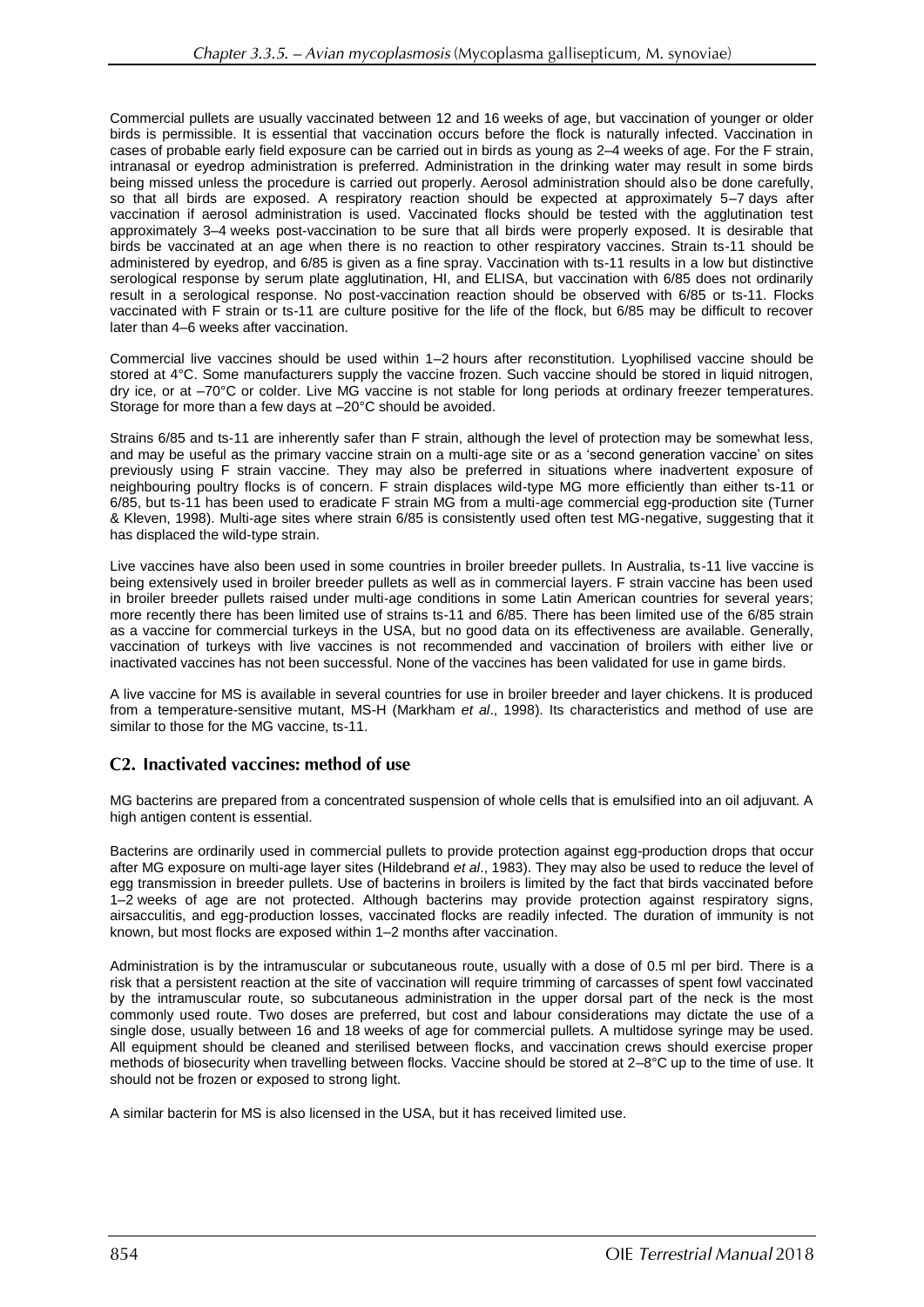### 1. Seed management

#### 1.1. Characteristics of the seed

#### 1.1.1. Live vaccine

The vaccine strain should be immunogenic, must readily colonise the upper respiratory tract, and cause minimal damage to the respiratory system. A strong antibody response does not necessarily correlate with immunity.

The seed culture should be free from all extraneous agents. The culture should be cloned to ensure purity. If desired, restriction endonuclease patterns of the mycoplasmal DNA on agarose gels can be run to be sure of the identity and purity of the strain.

The seed culture should be stable with no tendency to revert to virulence. This can be confirmed with ten back passages in susceptible chickens. Contact chickens can be introduced at weekly intervals. If necessary, tracheal swabs can be taken from infected chickens and can then be inserted into the trachea of contact chickens. Transmission of the organism should be proven. The resulting isolate can then be used to challenge susceptible chickens.

#### 1.1.2. Killed vaccine

For killed vaccines the most important characteristics are high yield and good antigenicity. It is assumed, but not proven, that virulent strains are desirable. The seed culture should be free from all extraneous organisms.

#### 1.2. Method of culture

The seed culture may be propagated in a medium similar to that described above (Section B.1) for live vaccines, the broth culture is lyophilised or frozen at –70°C or colder. For bacterins the culture must be concentrated and resuspended in a small volume of saline or PBS before the emulsion is prepared.

#### 1.3. Validation as a vaccine

Data on efficacy should be obtained before bulk manufacture of vaccine begins. Chickens should be vaccinated by the same route that will be used in the field. Vaccinated birds should be challenged, and protection should be determined against respiratory signs, nasal discharge, and/or airsacculitis. Ideally, protection against egg-production losses should be evaluated, but such challenge trials are expensive and cumbersome.

Efficacy test: Groups of 20 specific pathogen free (SPF) chickens or at least mycoplasma-free chickens, 2 weeks of age or older, are vaccinated by eyedrop or other route of administration with one field dose of live vaccine, or subcutaneously or intramuscularly with one dose (usually 0.5 ml) of bacterin. A similar group of unvaccinated chickens is maintained separately as controls. All chickens should be challenged with a 24-hour broth culture of a virulent strain of MG, 2–3 weeks postvaccination. A simple challenge method is inoculation of 0.1 ml of the challenge culture into the posterior thoracic air sac. All birds are necropsied 7–10 days post-challenge, and air sac lesions are scored. Alternative methods are to challenge by inoculating 0.1 ml into the infraorbital sinus and examining the birds for nasal discharge from 7 to 14 days post-challenge or to challenge by aerosol and measure the thickness of the tracheal mucosa on microscopic sections at four to six equidistant predetermined points (Whithear, 1996).

#### 2. Method of manufacture

The vaccine must be manufactured in suitable clean and secure accommodation, well separated from diagnostic facilities or commercial poultry. Special care must be taken to avoid MG contamination of other products manufactured in the same facility.

Production of vaccine should be on a seed-lot system, using a suitable MG strain of known origin, passage history, and purity. The growth medium is similar to that given above. The serum used in the growth medium should be inactivated at 56°C for 1 hour to prevent contamination with any mycoplasmal organism that may be present, and filter sterilised. A source of SPF serum is desirable.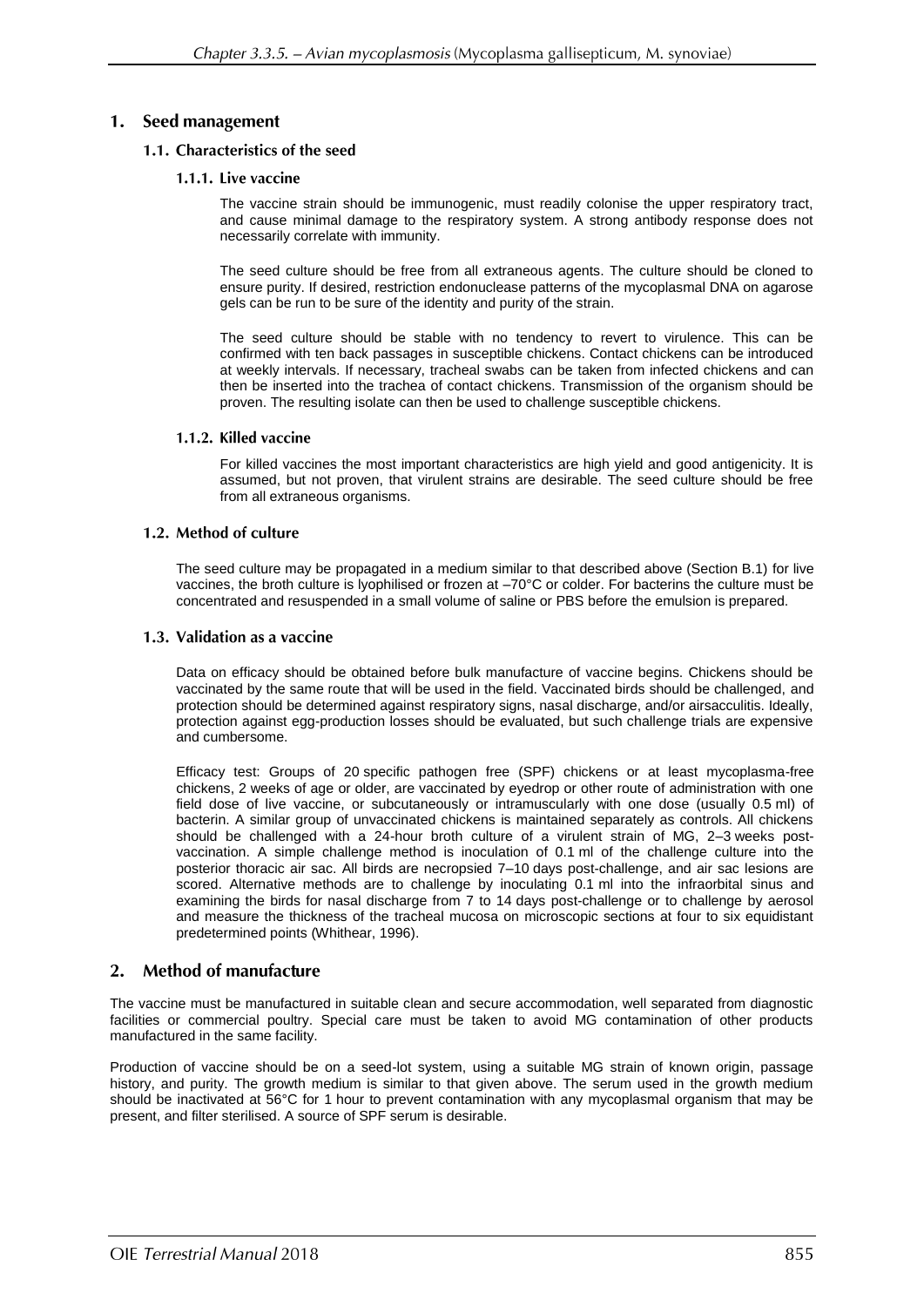Broth medium is inoculated, with a rapidly growing inoculum, at a rate of approximately 5% (v/v). Incubation is at 37°C. Production can be in batches using large flasks or in a fermenter. In batch cultures, harvest is approximately 24 hours after inoculation. Live vaccines are preserved by lyophilisation or by freezing at –70°C, in liquid nitrogen, or on dry ice.

For bacterin production, the antigen must be concentrated, usually by centrifugation, ultrafiltration, or other suitable method. Bacterins are made as water-in-oil emulsions, typically 80% mineral oil, 20% aqueous, with suitable emulsifying agents.

#### $3.$ In-process control

#### 3.1. Antigen content

At harvest, the titre should be from 10<sup>8</sup> to 10<sup>9</sup> CFU/ml. The antigen concentration of bacterins is difficult to standardise but may be based on packed cell volume, which is typically 1% (v/v) packed cells in the final product.

#### 3.2. Inactivation of killed vaccines

Inactivation is frequently done with either beta-propiolactone or formaldehyde. The inactivating agent and the inactivation procedure must be shown under the conditions of vaccine manufacture to inactivate the vaccine organism and potential contaminants.

Prior to inactivation, care should be taken to ensure a homogeneous suspension free from particles that may not be penetrated by the inactivating agent. A test for inactivation should be carried out by culture in mycoplasma broth on each batch of both the bulk harvest after inactivation and the final product. No evidence of growth of mycoplasma should be observed.

#### 3.3. Sterility of killed vaccines

Oil used in the vaccine must be sterilised by heating at 160°C for 1 hour, or by filtration, and the procedure must be shown to be effective. Tests appropriate to oil-emulsion vaccines are carried out on each batch of final vaccine as described, for example, in the British Pharmacopoeia (Veterinary) 1985.

#### **Batch control**  $\overline{4}$ .

#### 4.1. Sterility

Tests for sterility and freedom from contamination of biological materials intended for veterinary use may be found in Chapter 1.1.9.

#### 4.2. Safety

#### 4.2.1. Live vaccine safety test

The birds vaccinated in the efficacy test given above can be used to evaluate the safety of the vaccine.

#### 4.2.2. Killed vaccine safety test

Birds vaccinated in the efficacy test described above may be observed for adverse local or systemic effects.

#### 4.3. Potency

Potency tests for both live and killed vaccine can be conducted by the procedures given above for the efficacy test. The titre of live vaccines should be sufficient to induce infection by the route recommended; 10<sup>5</sup> CFU/dose is sufficient for eyedrop administration of live F strain vaccine. The recommended dose of ts-11 is  $\geq 10^{7.7}$  colour changing units (CCU)/dose and for 6/85 a dose of 10<sup>7</sup>-10<sup>8</sup> CFU was effective in challenge trials. For MS-H, doses of ≥ 4.8 × 10<sup>5</sup> were shown to be effective.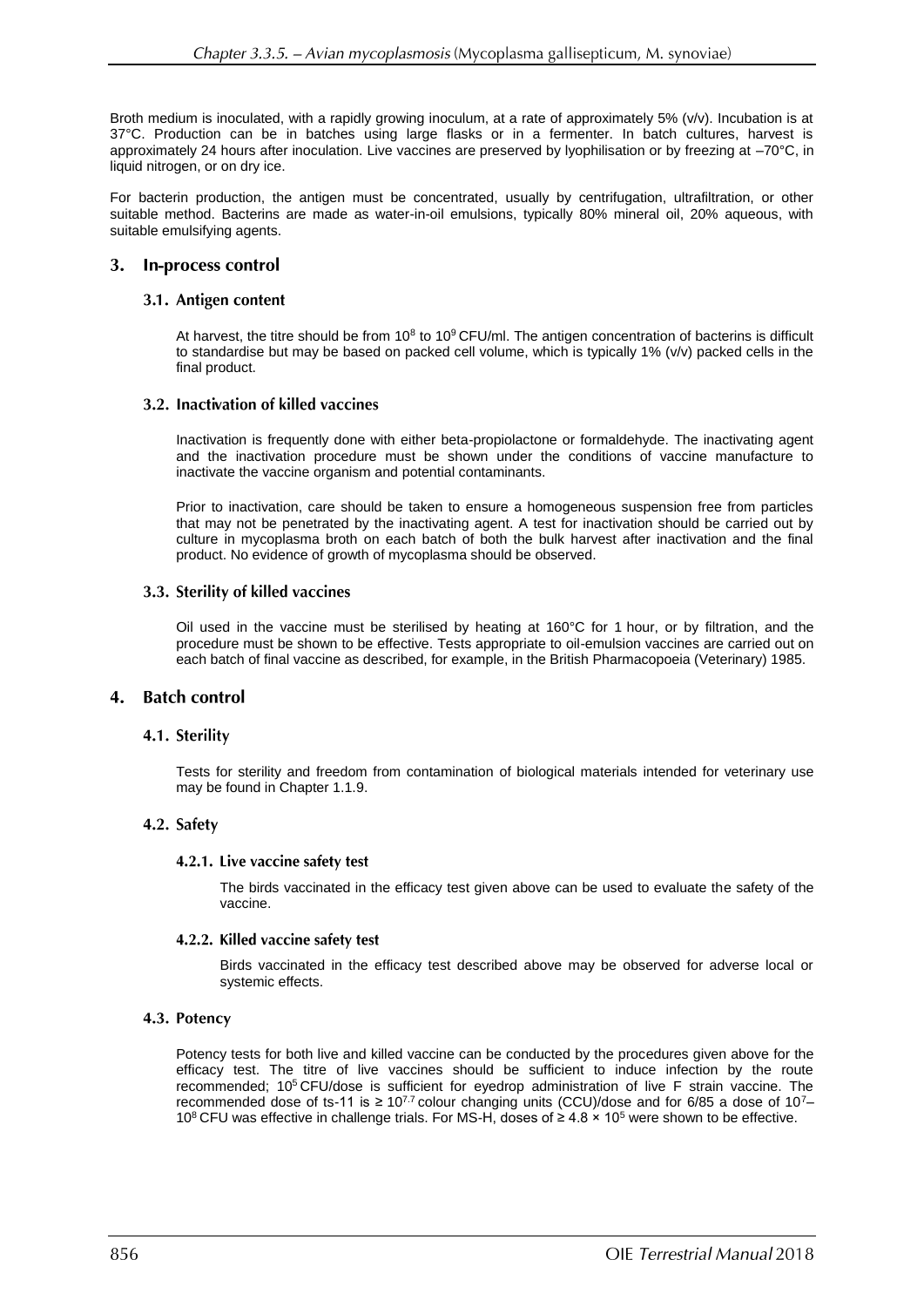#### 4.4. Duration of immunity (killed vaccine)

Because flocks are generally exposed within 1–2 months after vaccination, duration of immunity is not a primary consideration. After field challenge, resistance is considered to be permanent.

#### 4.5. Stability

Evidence should be provided on three batches of vaccine to show that the vaccine passes the batch potency test at 3 months beyond the requested shelf life.

#### 4.6. Preservatives

A preservative is normally required for vaccine in multidose containers. The concentration of the preservative in the final vaccine and its persistency throughout the shelf life should be checked.

A suitable preservative that has already been established for such purposes should be used. Mycoplasmas are susceptible to many antibacterials except for penicillins; such antibiotics should not be included as preservatives.

#### 4.7. Precautions (hazards)

Oil-emulsion vaccines cause serious injury to the vaccinator if accidentally injected into the hand or other tissues. In the event of such an accident, the person should go at once to a hospital, taking the vaccine package with him or her. Each vaccine bottle and package should be clearly marked with a warning of the serious consequences of accidental self-injection. Such wounds should be treated by the casualty doctor as a 'grease gun injury'.

Personnel vaccinating birds with live virus vaccines by aerosol spray should wear protective clothes and masks.

#### 5. Tests on the final product

#### 5.1. Safety

See Section C.4.2.

#### 5.2. Potency

See Section C.4.3.

### **REFERENCES**

ALLAN W.H. & GOUGH R.E. (1974). A standard haemagglutination test for Newcastle disease. 1. A comparison of macro and micro methods. *Vet. Rec.*, **95**, 120–123.

BRADBURY J.M. (2001). Avian mycoplasmas. *In*: Poultry Diseases, Fifth Edition, Jordan F., Pattison M., Alexander D. & Faragher T., eds. W.B. Saunders, London, UK, 178–193.

BRADBURY J.M. (2005). Workshop of European Mycoplasma Specialists. *World Poult. Sci. J.*, **61**, 355–357.

CARPENTER T.E., MALLINSON E.T., MILLER K.F., GENTRY R.F. & SCHWARTZ L.D. (1981). Vaccination with F-strain *Mycoplasma gallisepticum* to reduce production losses in layer chickens. *Avian Dis.*, **25**, 404–409.

CLYDE W.A., JR. (1983). Growth inhibition tests. *In*: Methods in Mycoplasmology, Vol. 1, Razin S. & Tully J.G., eds. Academic Press, New York, USA, and London, UK, 405–410.

CZIFRA G., SUNDQUIST B., TUBOLY T. & STIPKOVITS L. (1993). Evaluation of a monoclonal blocking enzyme-linked immunosorbent assay for the detection of *Mycoplasma gallisepticum*-specific antibodies. *Avian Dis.*, **37**, 680–688.

FAN H.H., KLEVEN S.H. & JACKWOOD M.W. (1995). Application of polymerase chain reaction with arbitrary primers to strain identification of *Mycoplasma gallisepticum*. *Avian Dis.*, **39**, 729–735.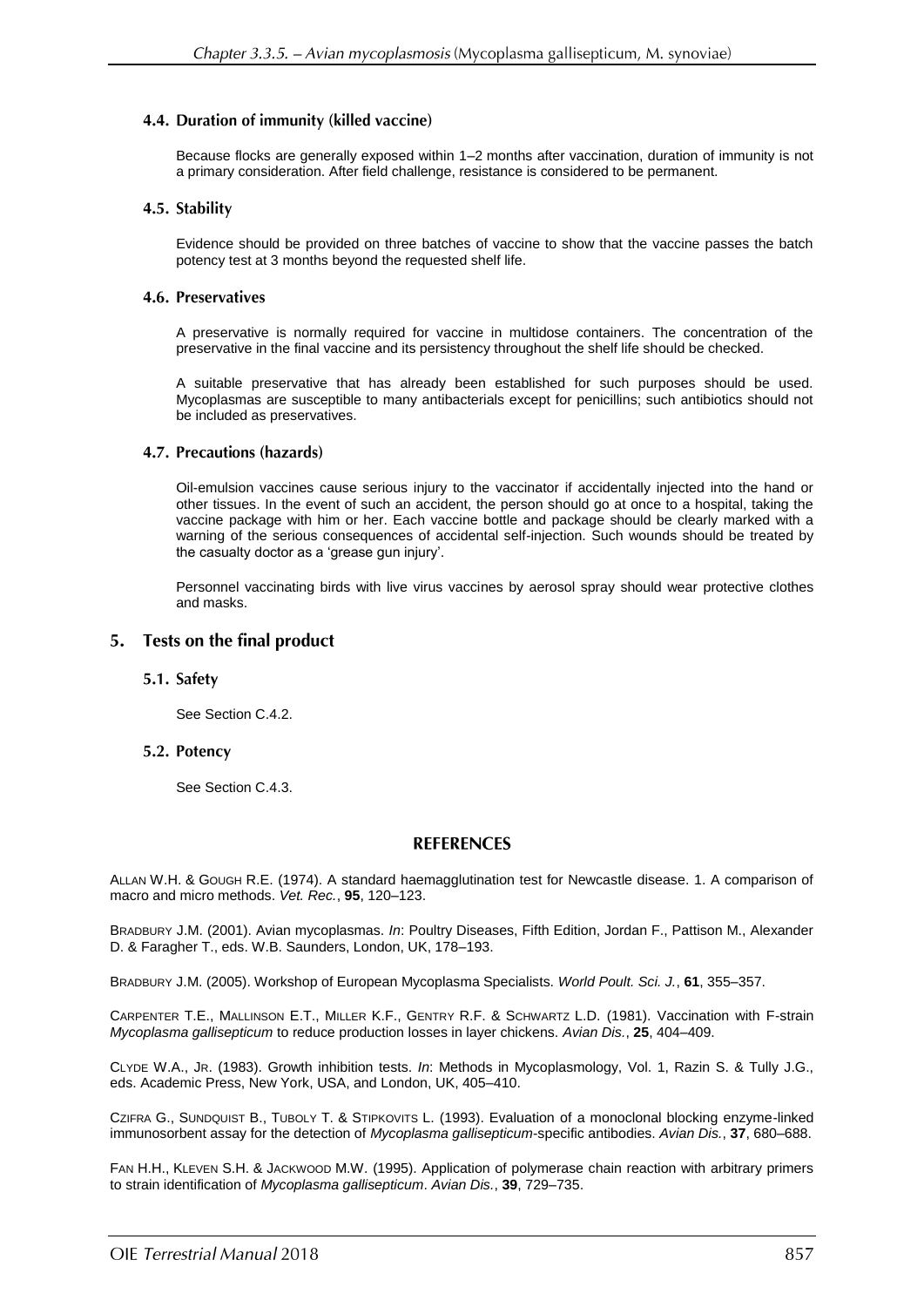FERGUSON N.M., HEPP D., SUN S., IKUTA N., LEVISOHN S., KLEVEN S.H. & GARCÍA M. (2005). Use of molecular diversity of *Mycoplasma gallisepticum* by gene-targeted sequencing (GTS) and random amplified polymorphic DNA (RAPD) analysis for epidemiological studies. *Microbiol.*, **151**, 1883–1893.

FREUNDT E.A. (1983). Culture media for classic mycoplasmas. *In*: The Mycoplasmas, Vol. 1, Razin S. & Tully J.G., eds. Academic Press, New York, USA and London, UK, 127–135.

FREY M.L., HANSON R.P. & ANDERSON D.P. (1968). A medium for the isolation of avian Mycoplasmas. *Am. J. Vet. Res.*, **29**, 2163–2171.

GARCÍA M., IKUTA N., LEVISOHN S. & KLEVEN S.H. (2005). Evaluation and comparison of various PCR methods for detection of *Mycoplasma gallisepticum* infection in chickens. *Avian Dis.*, **49**, 125–132.

HILDEBRAND D.G., PAGE D.E. & BERG J.R. (1983). *Mycoplasma gallisepticum* (MG) – laboratory and field studies evaluating the safety and efficacy of an inactivated MG bacterin. *Avian Dis.*, **27**, 792–802.

HONG Y., GARCÍA M., LEITING L., BENCINA D., DUFOUR-ZAVALA L., ZAVALA G. & KLEVEN S.H. (2004). Specific detection and typing of *Mycoplasma synoviae* strains in poultry with PCR and DNA sequence analysis targeting the hemagglutinin encoding gene vlhA. *Avian Dis.*, **48**, 606–616.

HONG Y., GARCIA M., LEVISOHN S., SAVELKOUL P., LEITING V., LYSNYANSKY I., LEY D.H. & KLEVEN S.H. (2005). Differentiation of *Mycoplasma gallisepticum* strains using amplified fragment length polymorphism and other DNAbased typing methods. *Avian Dis.*, **49**, 43–49.

KEMPF I. (1998). DNA amplification methods for diagnosis and epidemiological investigations of avian mycoplasmosis. *Avian Pathol.*, **27**, 7–14.

KLEVEN S.H. (2003). *Mycoplasma synoviae* infection. *In*: Diseases of Poultry, Saif Y.M., Barnes H.J., Glisson J.R., Fadly A.M., McDougald L.R. & Swayne D.E., eds. Iowa State University Press, Ames, Iowa, USA, 756–766.

KLEVEN S.H., FLETCHER O.J. & DAVIS R.B. (1973). Variation of pathogenicity of isolates of *Mycoplasma synoviae* with respect to development of airsacculitis and synovitis in broilers. *Am. J. Vet. Res.*, **163**, 1196–1196.

KLEVEN S.H., KING D.D. & ANDERSON D.P. (1972). Airsacculitis in broilers from *Mycoplasma synoviae:* effect on airsac lesions of vaccinating with infectious bronchitis and Newcastle virus. *Avian Dis.*, **16**, 915–924.

KLEVEN S.H., MORROW C.J. & WHITHEAR K.G. (1988). Comparison of *Mycoplasma gallisepticum* strains by hemagglutination-inhibition and restriction endonuclease analysis. *Avian Dis.*, **32**, 731–741.

KOTANI H. & MCGARRITY G.J. (1985). Rapid and simple identification of Mycoplasmas by immunobinding. *J. Immunol. Methods*, **85**, 257–267.

LANDMAN W.J.M. & FEBERWEE A. (2004). Aerosol-induced *Mycoplasma synoviae* arthritis: the synergistic effect of infectious bronchitis virus infection. *Avian Pathol.*, **33**, 591–598.

LAUERMAN L.H. (1998). Mycoplasma PCR Assays. *In*: Nucleic Amplification Assays for Diagnosis of Animal Diseases, Lauerman L.H., ed. American Association of Veterinary Laboratory Diagnosticians, Auburn, AL, USA, 41–52.

LEY D.H. (2003). *Mycoplasma gallisepticum* infection. *In*: Diseases of Poultry, Saif Y.M., Barnes H.J., Glisson J.R., Fadly A.M., McDougald L.R. & Swayne D.E., eds. Iowa State University Press, Ames, Iowa, USA, 722–744.

LEY D.H., MCLAREN J.M., MILES A.M., BARNES H.J., MILLER S.H. & FRANZ G. (1997). Transmissibility of live *Mycoplasma gallisepticum* vaccine strains ts-11 and 6/85 from vaccinated layer pullets to sentinel poultry. *Avian Dis.*, **41**, 187–194.

LOCKABY S.B., HOERR F.J., LAUERMAN L.H., SMITH B.F., SAMOYLOV A.M., TOIVIO-KINNUCAN M.A. & KLEVEN S.H. (1999). Factors associated with virulence of *Mycoplasma synoviae*. *Avian Dis.*, **43**, 251–261.

LUTTRELL M.P., FISCHER J.R., STALLKNECHT D.E. & KLEVEN S.H. (1996). Field investigation of *Mycoplasma gallisepticum* infections in house finches (*Carpodacus mexicanus*) from Maryland and Georgia. *Avian Dis.*, **40**, 335–341.